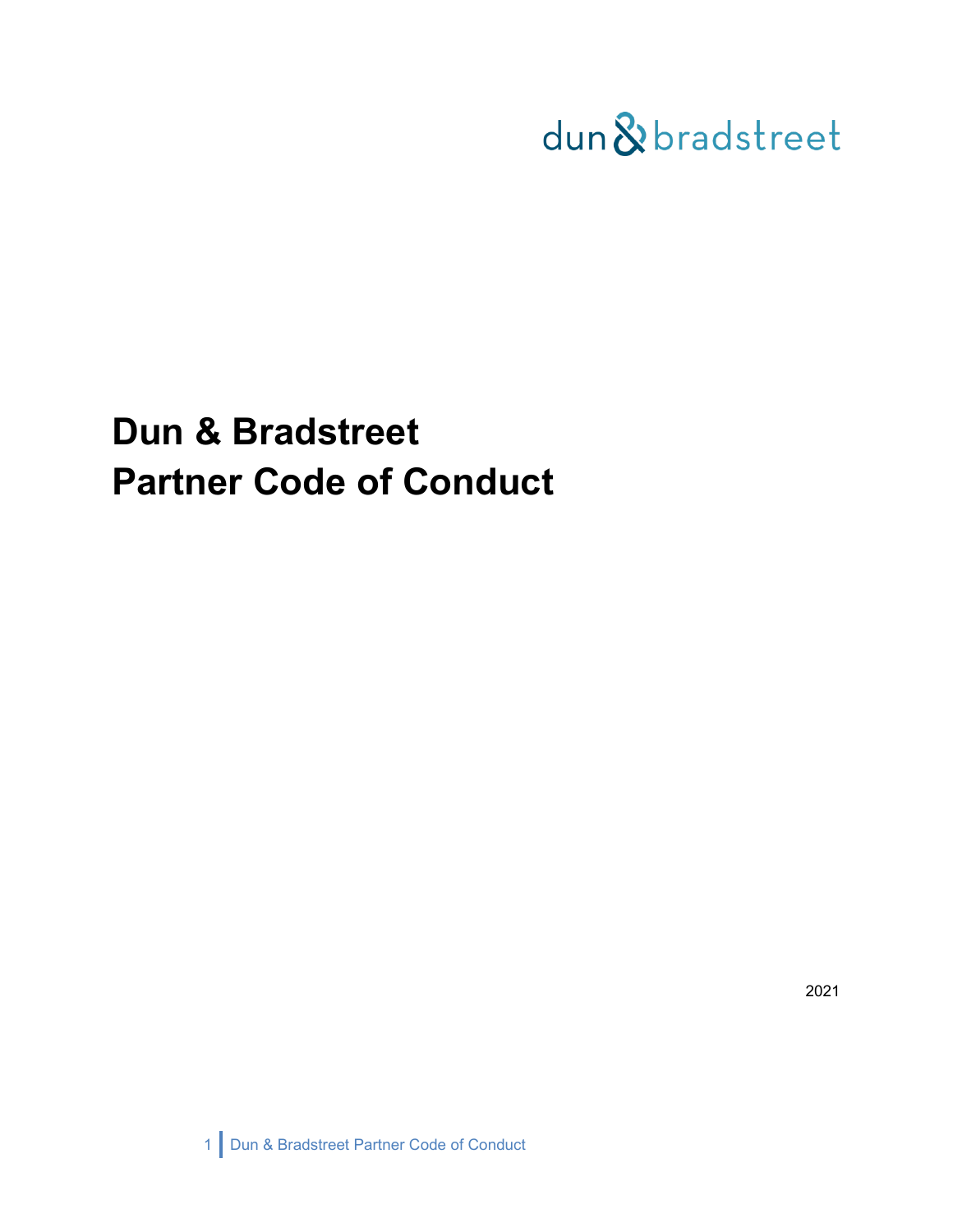Dun & Bradstreet's legacy is a long and successful one, rooted in our commitment to excellence and integrity. Over the course of nearly 200 years, we have built a reputation for always doing the right thing even being named one of the World's Most Ethical Companies. It's a reputation we work every day to maintain by demonstrating our commitment to integrity and the values that have helped to establish us as the leader in commercial data and insight.

The Dun & Bradstreet family is …

- **Data-Inspired** We're passionate about the power of data. It's at the heart of everything we do.
- **Relentlessly Curious** We embrace the change in the world around us. We know it brings new problems to solve, new things to learn and new ways to grow.
- **Inherently Generous** We succeed by helping others succeed. We openly share our time and talent, and we confidently welcome the help of others.

Our goal is to build on our legacy and preserve it for years to come. Reaching that goal requires everyone who works on our behalf to live our Values, so we partner with companies that share our commitment.

Please read this Code carefully and apply its guidance to your everyday decisions and interactions. Then let us know if you see conduct that violates the Code, our policies or the law. Always ask questions if something isn't clear or doesn't feel right.

Remember that each day brings new opportunities to support Dun & Bradstreet's clients and enhance both our legacy and our reputation. Our Partner Code of Conduct will help you make the most of those opportunities and do the right thing, every day, in every way.

Best, Executive Leadership Team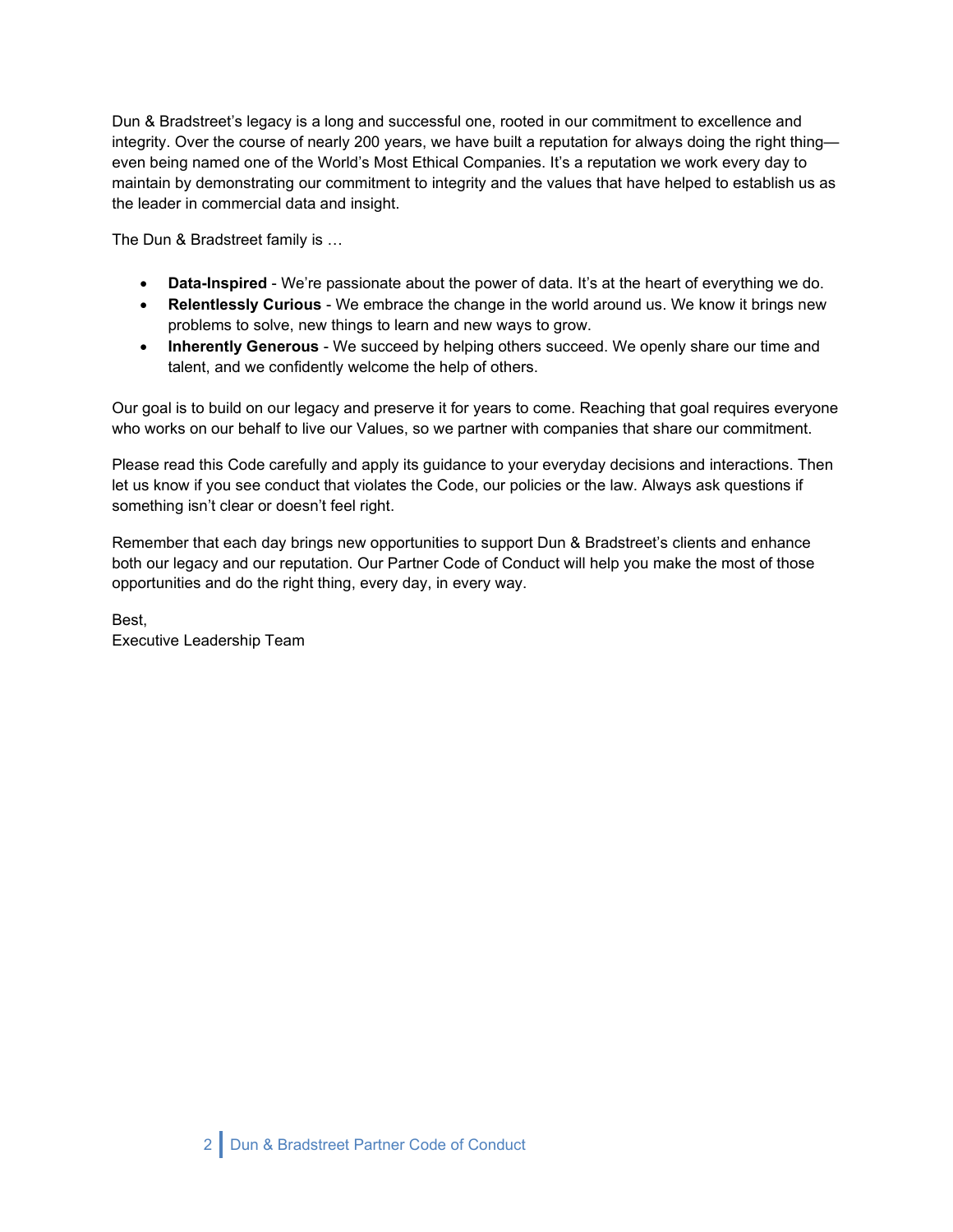# **Table of Contents**

## **Our Code**

## **Our Commitment to People**

We Put People First Respect for Health and Safety Respect for Human Rights Respect for the Environment

## **Our Commitment to Our Company and Our Shareholders**

Handling Conflicts of Interest Complying with Our Gifts and Entertainment Policies Speaking on Behalf of Dun & Bradstreet Social Networking Protecting Dun & Bradstreet Assets Physical and Electronic Assets Confidential Information Intellectual Property Data Privacy Maintaining Financial Integrity Complying with Insider Trading Laws

## **Our Commitment to Conducting Business Fairly and Honestly**

Anti-Corruption Global Trade Anti-Money Laundering and Know Your Customer Obligations Fair Competition/Antitrust Compliance with Government Contracts Fair and Ethical Sales Practices

## **Raising Questions and Concerns**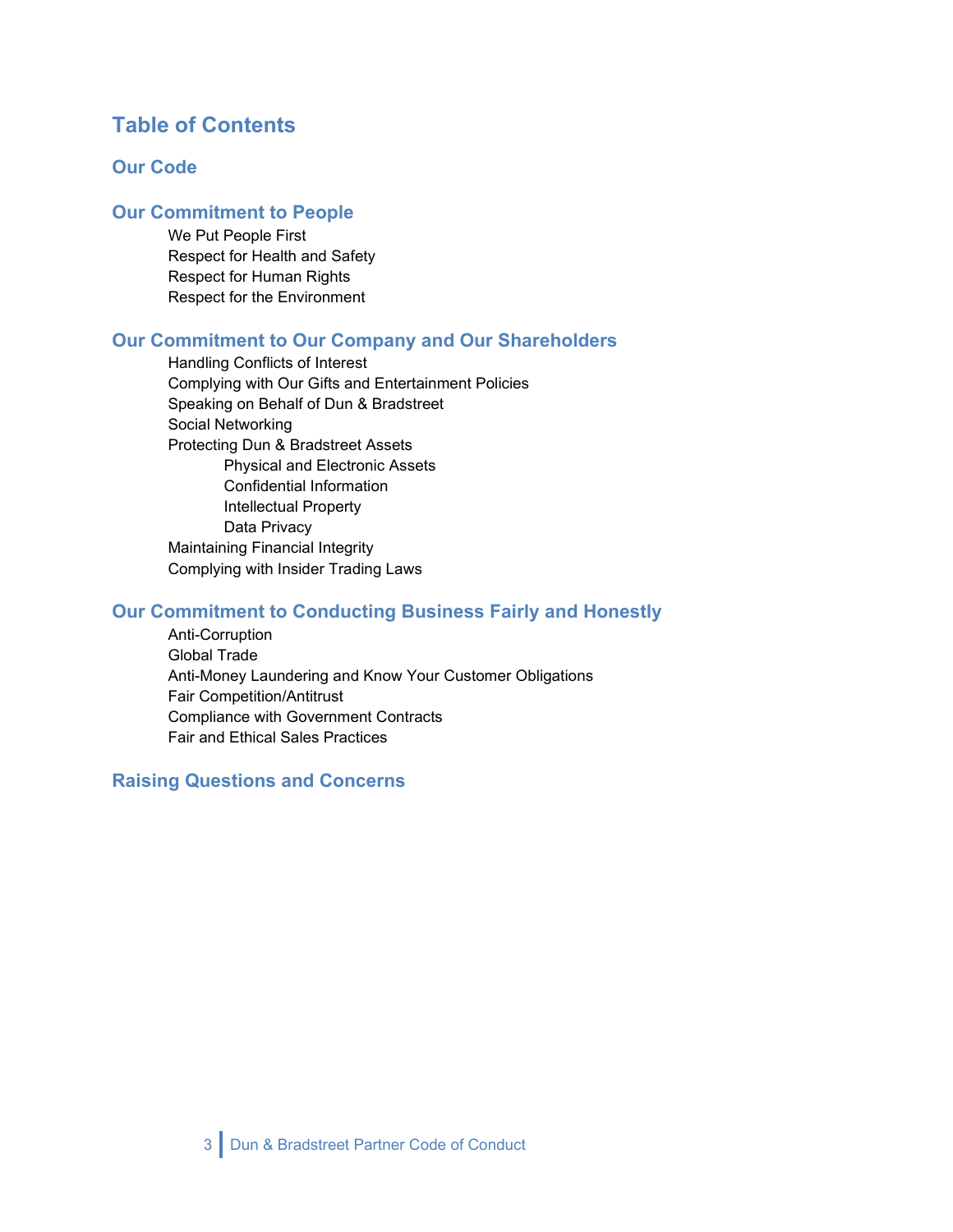## **Our Code**

Doing our work with integrity is what has set us apart, and anyone who works on our behalf must demonstrate the same commitment we've made to high ethical standards.

Our "partners" include our suppliers, data providers, vendors, service providers, agents, distributors, business partners, consultants, contractors, licensees and members of the Dun & Bradstreet Worldwide Network. We consider each partner to be an extension of Dun & Bradstreet and expect them to conduct business honestly and with integrity. We also expect our partners to choose subcontractors that share our Values and our commitment to conduct business legally, ethically and in accordance with all contractual obligations.

As our partner, you have a responsibility to understand and uphold this Code and to know and abide by all applicable local, state, federal and international laws, regulations, rules, ordinances and industry standards of the countries/regions in which you operate.

If you become aware of a possible violation of this Code or any applicable law or policy in connection with the services you provide for Dun & Bradstreet, whether within your organization or elsewhere, you have a duty to promptly report it. Failure to comply with the Code can have severe consequences for both Dun & Bradstreet and for you. In addition to damaging Dun & Bradstreet's brand and reputation, conduct that violates the Code may also violate the law and result in civil suits and/or criminal prosecution.

Dun & Bradstreet will take appropriate remedial actions for violations of the Code, applicable policies or contracts, up to and including termination of the business relationship and recovery of damages, as warranted by the relevant facts and circumstances.

## **Our Commitment to People**

#### **We Put People First**

Dun & Bradstreet is committed to a work environment that fosters respect for all people and reflects the diversity of the communities in which we operate. We expect our partners to share this commitment and to promote behavior that is free of unlawful discrimination and harassment, abusive conduct and bullying. We also expect that you will recognize and respect an employee's right to form, join (or not join) workers' organizations of their choosing and to enter into collective bargaining, as permitted by law.

#### **Respect for Health and Safety**

We work to maintain a safe, healthy and productive work environment, and we look to our business partners to do the same. Follow safe working procedures and comply with all applicable laws and regulations of the countries/regions where you operate. Encourage employees to work safely and to immediately report any unsafe condition.

#### **Respect for Human Rights**

We expect partners throughout our global supply chain to support Human Rights and encourage partners to adopt standards consistent with the principles established under the United Nations Declaration of Human Rights. Compensate your employees in accordance with all applicable laws including those that relate to minimum wage and overtime hours. Do not employ underage children or forced labor or allow any form of physical punishment or abuse, and take steps to ensure that slavery and human trafficking are not taking place within your organization or organizations with which you work.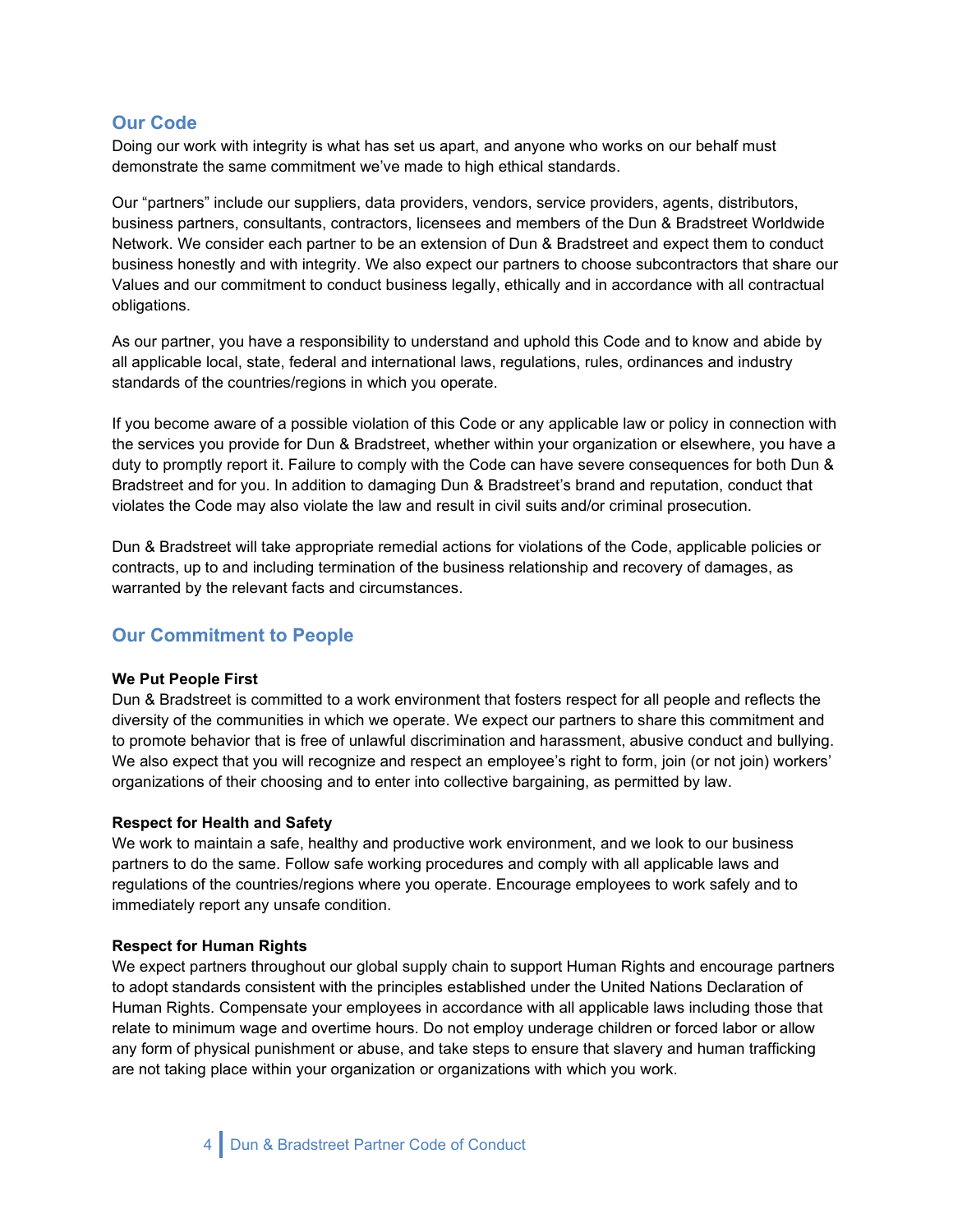#### **Respect for the Environment**

We also expect our partners to follow applicable laws, policies, permits and regulations as they relate to protecting the environment and conserving energy and natural resources. Join us in working to reduce the environmental impact of our operations wherever you do business.

## **Our Commitment to Our Company and Our Shareholders**

#### **Handling Conflicts of Interest**

Business decisions about Dun & Bradstreet should always be made in our company's best interests. As our partner, we expect you to recognize situations that can present a conflict, avoid even the appearance of bias and, if you become aware of a potential conflict, to disclose it immediately. Should you have any questions about whether something may be a conflict of interest, raise the issue right away with your internal resources or any Dun & Bradstreet resource.

#### **Complying with Our Gifts and Entertainment Policies**

The exchange of gifts and entertainment is also an area where conflicts of interest and improper conduct can arise. Ensure that anything you give or receive complies with the law and does not compromise—or even appear to compromise—your ability or the ability of our employees to make fair and unbiased decisions on behalf of Dun & Bradstreet. Do not provide any unreasonable or substantial gifts or entertainment to anyone in the context of your relationship with Dun & Bradstreet.

#### **Speaking on Behalf of Dun & Bradstreet**

We want to ensure that accurate information about our company is conveyed to the media, the public, regulatory authorities and others, so we have designated key individuals to serve as our official company spokespersons. Please do not make any statements or speak to reporters on Dun & Bradstreet's behalf.

#### **Social Networking**

Engage in social media in a way that is lawful and ethical. Protect confidential business information about our company, our employees, our customers and any other companies with which we work. If you post any content that relates to Dun & Bradstreet or your work with our company, include a disclaimer indicating that the views expressed do not represent those of our company.

#### **Protecting Dun & Bradstreet Assets**

Respect our assets, protect them from misuse, manipulation, damage, loss, theft or, in the case of information, exposure to unauthorized parties. We also count on you to preserve our reputation and our highly respected brand.

#### **Physical and Electronic Assets**

Our physical and electronic assets are company property and provided for business use. Do not use them for personal benefit or outside work, and do not use them in an unlawful or unauthorized manner.

## **Confidential Information**

Never share confidential information with anyone who is not authorized to view or use it as part of their job. Remember, your obligation to protect our company's information continues even if our business relationship with your organization ends.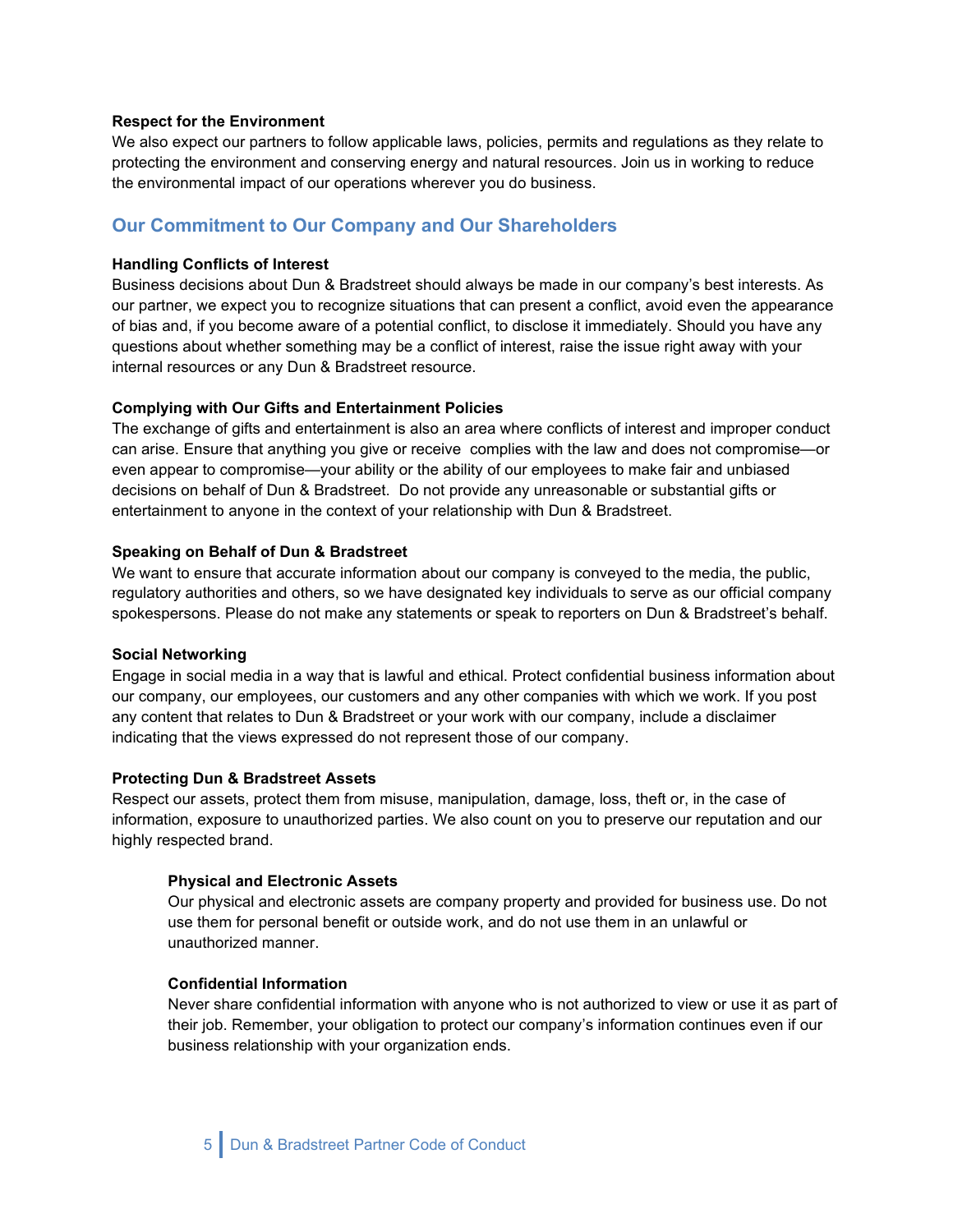#### **Intellectual Property**

Respect our trademarks, copyrights, patents and other assets (including internal Dun & Bradstreet publications and software programs developed for or by our company). This intellectual property belongs to Dun & Bradstreet and must be protected and managed appropriately, in the manner prescribed by your contract or non-disclosure agreement.

#### **Data Privacy**

Comply with all applicable local, state, federal and international data privacy laws, regulations, rules and ordinances regardless of what services you provide to us. You must also comply with all applicable information security laws, regulations and industry standards.

#### **Maintaining Financial Integrity**

We expect our partners to maintain accurate and complete books and records and to ensure all financial information shared with Dun & Bradstreet will likewise be accurate and complete. All records prepared for or in any way relating to Dun & Bradstreet, including financial and operational results, must: accurately reflect all associated transactions, payments and events; be filed in a timely fashion; and comply with all applicable laws as well as any internal controls and procedures.

#### **Complying with Insider Trading Laws**

In general, it is illegal for any person with material, non-public ("inside") information about Dun & Bradstreet or any company to buy or sell securities (stocks, options, etc.) of that company. Providing material, non-public information to someone else so that they may trade (called "tipping") is also a violation of both this Partner Code and U.S. securities laws, and it carries the same consequences—even if the tipping occurs inadvertently or if you did not trade in that security yourself.

## **Our Commitment to Conducting Business Fairly and Honestly**

#### **Anti-Corruption**

Comply with all applicable anti-corruption laws and regulations in the country/region (or countries/regions) in which you operate. Never offer, authorize, give, promise, accept or offer to accept, anything of value in exchange for an improper advantage. This includes facilitation payments, which are smaller payments made for the facilitation of routine clerical or administrative services. Gift-giving and entertainment must be handled very carefully and in compliance with all applicable laws, regulations and policies. Make sure that books and records accurately reflect the nature of all transactions, and seek clarification any time you have any questions.

#### **Global Trade**

Dun & Bradstreet complies with all U.S. and international trade laws and regulations that apply to our business and expects our partners to do the same. Before exporting products or services, be sure to check the applicable regulations that may apply to either the location of delivery or to the recipient. You may be required to obtain a specific license or permit. Before engaging with new business partners or customers, you must conduct appropriate screening and due diligence to ensure that there is no respective entry on any national or international sanctioned party lists.

#### **Anti-Money Laundering and Know Your Customer Obligations**

We abide by all laws designed to deter criminal enterprise, prevent terrorism and protect the security of the countries/regions where we do business. Exercise good judgment when dealing with customers or other business partners to prevent inadvertent use of Dun & Bradstreet's business activities for money laundering or terrorist financing.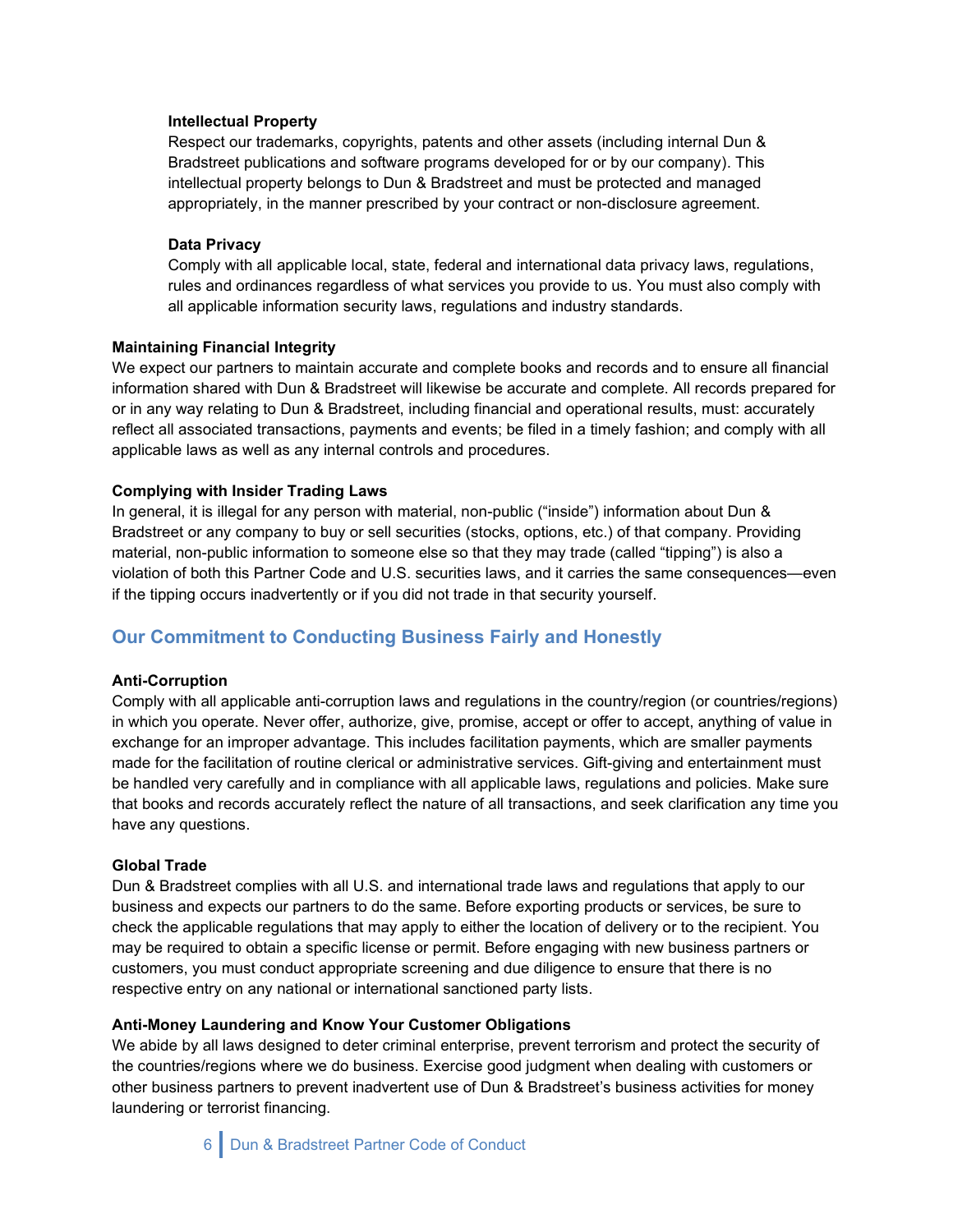## **Fair Competition/Antitrust**

We compete fairly and expect our partners to share our unwavering commitment to conducting business and winning with integrity. Comply with all antitrust and global competition laws wherever you operate, and never enter into any agreement that unlawfully restricts competition.

## **Compliance with Government Contracts**

In many cases, our partners are assisting us with fulfilling government contracts. Accordingly, and wherever applicable, we recognize that the requirements related to government contracts are generally stricter than those governing our commercial contracts. It's important that you recognize that, too, and comply with all contractual terms and obligations. Remember, your contractual obligations also apply to the vendors and subcontractors who fulfill services or perform work on our government contracts.

## **Fair and Ethical Sales Practices**

We always conduct ourselves with the highest standards of integrity and business ethics and expect no less from our partners. Always: act with integrity and never deceive, defraud or mispresent the facts.

# **Raising Questions and Concerns**

If you are unsure of what to do in a particular situation, take the time to seek guidance. You can ask questions or raise concerns by reaching out to the following Dun & Bradstreet resources:

| <b>Resource</b>                         | <b>Contact</b>                                             |                      |
|-----------------------------------------|------------------------------------------------------------|----------------------|
|                                         |                                                            |                      |
| 24/7 Dun & Bradstreet Global Compliance | Report by phone:<br>In the U.S. and Canada: 1-888-734-0377 |                      |
| Hotline                                 |                                                            |                      |
|                                         |                                                            |                      |
|                                         | Outside the U.S. and Canada,                               |                      |
|                                         | North America                                              | 1-888-734-0377       |
|                                         | <b>UK</b>                                                  | 0-808-189-1384       |
|                                         | Hong Kong                                                  | $+800-906-528$       |
|                                         | Australia                                                  | $+1-300-896-529$     |
|                                         | Netherlands                                                | 00-80077881234       |
|                                         | New Zealand                                                | 00-80077881234       |
|                                         | Denmark                                                    | 00-80077881234       |
|                                         | France                                                     | 00-80077881234       |
|                                         | Italy                                                      | 00-80077881234       |
|                                         | Philippines                                                | 00-80077881234       |
|                                         | Spain                                                      | 00-80077881234       |
|                                         | Malaysia                                                   | 00-80077881234       |
|                                         | Belgium                                                    | 00-80077881234       |
|                                         | Switzerland                                                | 00-80077881234       |
|                                         | Ireland                                                    | $+353-766803957$     |
|                                         | Mainland China                                             | $+400-120-4032$      |
|                                         | Taiwan                                                     | $+00801 - 49 - 1257$ |
|                                         | India                                                      | $+000-800-050-1460$  |
|                                         | Japan                                                      | 0120-952-594         |
|                                         | Sweden                                                     | 46 10 750 27 69      |